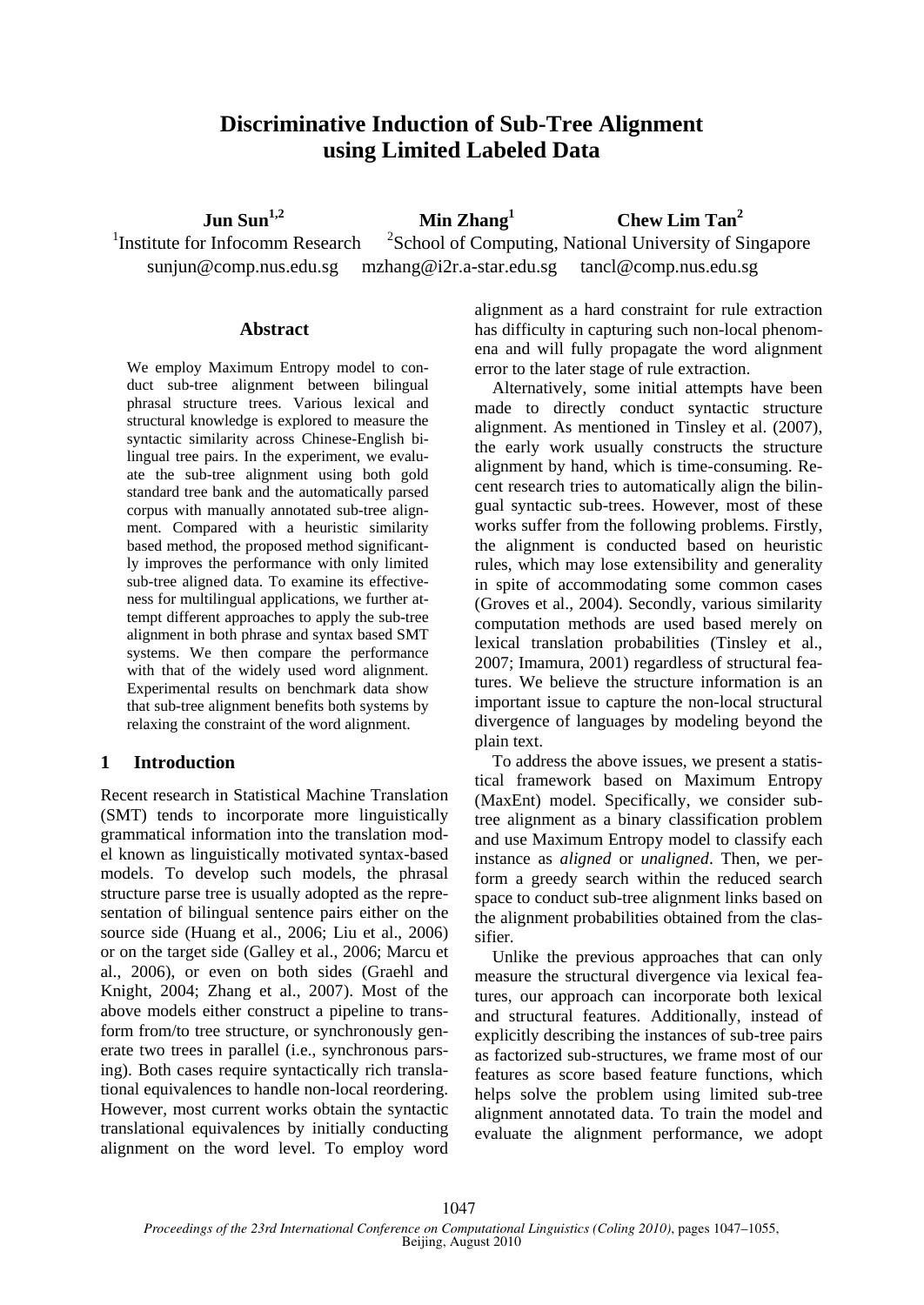

Figure 1: Sub-tree alignment as referred to Node alignment

HIT Chinese-English parallel tree bank for gold standard evaluation. To explore its effectiveness in SMT systems, we also manually annotate sub-tree alignment on automatically parsed tree pairs and perform the noisy data evaluation. Experimental results show that by only using limited sub-tree aligned data of both corpora, the proposed approach significantly outperforms the baseline method (Tinsley et al., 2007). The proposed features are very effective in modeling the bilingual structural similarity. We further apply the sub-tree alignment to relax the constraint of word alignment for both phrase and syntax based SMT systems and gain an improvement in BLEU.

# **2 Problem definition**

A sub-tree alignment process pairs up the subtrees across bilingual parse trees, whose lexical leaf nodes covered are translational equivalent, i.e., sharing the same semantics. Grammatically, the task conducts links between syntactic constituents with the maximum tree structures generated over their word sequences in bilingual tree pairs.

In general, sub-tree alignment can also be interpreted as conducting multiple links across internal nodes between sentence-aligned tree pairs as shown in Fig. 1. The aligned sub-tree pairs usually maintain a non-isomorphic relation with each other especially for higher layers. We adapt the same criteria as Tinsley et al. (2007) in our study:

- (i) a node can only be linked once;
- (ii) descendants of a source linked node may only link to descendants of its target linked counterpart;
- (iii) ancestors of a source linked node may only link to ancestors of its target linked counterpart.

where the term "node" refers to root of a subtree, which can be used to represent the sub-tree.

# **3 Model**

We solve the problem as binary classification and employ MaxEnt model with a greedy search.

Given a bilingual tree pair  $S<sup>I</sup>$  and  $T<sup>J</sup>$ ,  $S<sup>I</sup>$  ${s_1, ..., s_i, ..., s_l}$  is the source tree consisting of sub-trees, where  $I$  is also the number of nodes in the source tree  $S^I$ .  $T^J = \{t_1, \dots, t_i, \dots, t_I\}$  is the target tree consisting of  *sub-trees, where*  $*J*$  *is also* the number of nodes in the target tree  $T<sup>J</sup>$ .

For each sub-tree pair  $(s_i, t_j)$  in the given bilingual parse trees  $(S^I, T^J)$ , the sub-tree alignment probability is given by:

$$
Pr(a|s_i, t_j, \theta) = \frac{\exp[\sum_{m=1}^{M} \lambda_m h_m(a, s_i, t_j, \theta)]}{\sum_{a'} \exp[\sum_{m=1}^{M} \lambda_m h_m(a', s_i, t_j, \theta)]}
$$
 (1)

where

$$
a = \begin{cases} 1 & \text{if } (s_i, t_j) \text{ is aligned} \\ 0 & \text{otherwise} \end{cases}
$$
 (2)

Feature functions are defined in a quadruple  $(a, s_i, t_j, \theta)$ .  $\theta$  is an additional variable to incorporate new dependencies other than the sub-tree pairs. For each feature function  $h_m(a, s_i, t_i, \theta)$ , a weight  $\lambda_m$  is applied to tailor the distribution.

After classifying the candidate sub-tree pairs as *aligned* or *unaligned*, we perform a greedy search within the reduced search space to conduct *sure* links based on the conditional probability  $Pr(a | s_i, t_i, \theta)$  obtained from the classifier. The alignment probability is independently normalized for each sub-tree pair and hence suitable as a searching metric.

The greedy search algorithm can be described as an automaton. A state in the search space is a partial alignment with respect to the given bilingual tree pair. A transition is to add one more link of node pairs to the current state. The initial state has no link. The terminal state is a state where no more links can be added according to the definition in Section 2. We use greedy search to generate the best-links at the early stage. There are cases that the correctly-aligned tree pairs have very few links, while we have a bunch of candidates with lower alignment probabilities. However, the sum of the lower probabilities is larger than that of the correct links', since the number of correct links is much fewer. This makes the alignment results biased to be with more links. The greedy search helps avoid this asymmetric problem.

# **4 Feature Functions**

In this section, we introduce a variety of feature functions to capture the semantically equivalent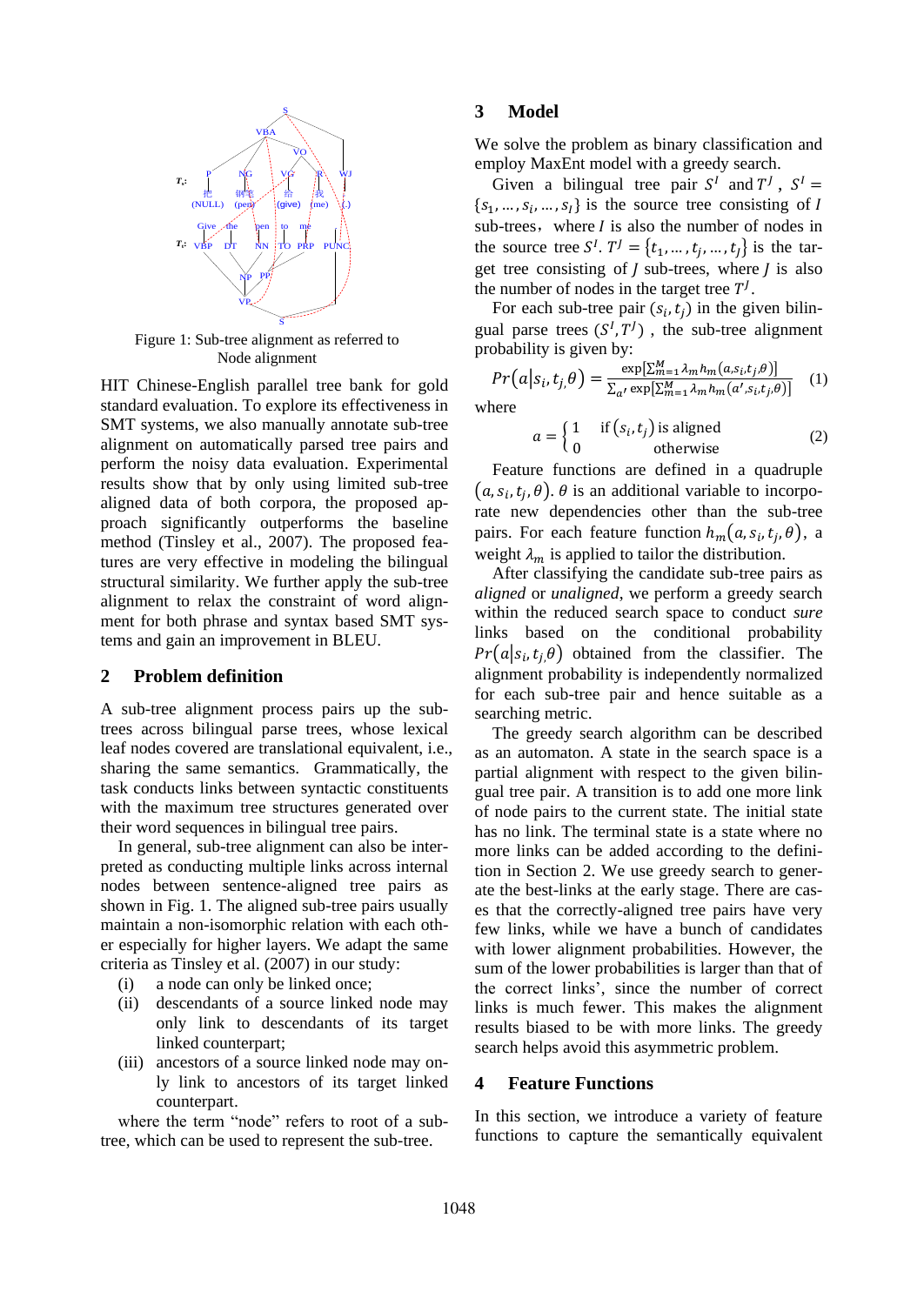counterparts and structural divergence across languages. For the semantic equivalence, we define lexical and word alignment feature functions. Since those feature functions are directional, we describe most of these functions as conditional feature functions based on the conditional lexical probabilities. We also introduce the tree structural features to deal with the structural divergence of bilingual parse trees. Inspired by Burkett and Klein (2008), we introduce the feature functions in an internal-external manner based on the fact that the feature scores for an aligned sub-tree pair tend to be high inside both sub-trees, while they tend to be low inside one sub-tree and outside the other.

# **4.1 Internal Lexical Features**

We use this feature to measure the degree of semantic equivalence of the sub-tree pair. According to the definition of sub-tree alignment in Section 2, the word sequence covered by the sub-tree pair should be translational equivalence. Therefore, the lexicons within the two corresponding sub-spans should be highly related in semantics. We define the internal lexical features as follows:

$$
\phi(s_i|t_j) = \left(\prod_{v \in in(t_j)} \sum_{u \in in(s_i)} P(u|v)\right)^{\frac{1}{\lfloor in(t_j) \rfloor}}
$$

$$
\phi(t_j|s_i) = \left(\prod_{u \in in(s_i)} \sum_{v \in in(t_j)} P(v|u)\right)^{\frac{1}{\lfloor in(s_i) \rfloor}}
$$

where  $P(v|u)$  refers to the lexical translation probability from the source word  $u$  to the target word v within the sub-tree spans, while  $P(u|v)$ refers to that from target to source;  $in(s_i)$  refers to the word set for the internal span of the source sub-tree  $s_i$ , while  $in(t_i)$  refers to that of the target sub-tree  $t_i$ .

#### **4.2 Internal-External Lexical Features**

Intuitively, lexical translation probabilities tend to be high within the translational equivalence, while low within the non-equivalent counterparts. According to this, we define the internal-external lexical feature functions as follows:

$$
\varphi(s_i|t_j) = \frac{\sum_{v \in in(t_j)} \max_{u \in out(s_i)} \left\{ (P(u|v) \cdot P(v|u))^{\frac{1}{2}} \right\}}{|in(t_j)|}
$$

$$
\varphi(t_j|s_i) = \frac{\sum_{u \in in(s_i)} \max_{v \in out(t_j)} \left\{ (P(u|v) \cdot P(v|u))^{\frac{1}{2}} \right\}}{|in(s_i)|}
$$

where  $out(s_i)$  refers to the word set for the external span of the source sub-tree  $s_i$ , while  $out(t_i)$ refers to that of the target sub-tree  $t_i$ . We choose a representation different from the internal lexical feature scores, since for cases with small inner

span and large outer span, the sum of internalexternal scores may be overestimated. As a result, we change the *sum* operation into *max*, which is easy to be normalized.

# **4.3 Internal Word Alignment Features**

Although the word alignment information within bilingual sentence pairs is to some extent not reliable, the links of word alignment account much for the co-occurrence of the aligned terms. We define the internal word alignment features as follows:

$$
\rho(s_i, t_j) = \frac{\sum_{v \in in(t_j)} \sum_{u \in in(s_i)} \delta(u, v) \cdot (P(u|v) \cdot P(v|u))^{\frac{1}{2}}}{\left(|in(s_i)| \cdot |in(t_j)|\right)^{\frac{1}{2}}}
$$

where

$$
\delta(u, v) = \begin{cases} 1 & \text{if } (u, v) \text{ is aligned} \\ 0 & \text{otherwise} \end{cases}
$$

 $\overline{1}$ 

 $\mathbf{1}$ 

The binary function  $\delta(u, v)$  is introduced to trigger the computation only when a word aligned link exists for the two words  $(u, v)$  within the subtree span.

### **4.4 Internal-External Word Alignment Features**

Similar to lexical features, we also introduce internal-external word alignment features as follows:

$$
\sigma(s_i|t_j) = \frac{\sum_{v \in in(t_j)} \sum_{u \in out(s_i)} \delta(u, v) \cdot (P(u|v) \cdot P(v|u))^2}{\left(|out(s_i)| \cdot |in(t_j)|\right)^{\frac{1}{2}}}
$$

$$
\sigma(t_j|s_i) = \frac{\sum_{v \in out(t_j)} \sum_{u \in in(s_i)} \delta(u, v) \cdot (P(u|v) \cdot P(v|u))^{\frac{1}{2}}}{\left(|in(s_i)| \cdot |out(t_j)|\right)^{\frac{1}{2}}}
$$

where

$$
\delta(u, v) = \begin{cases} 1 & \text{if } (u, v) \text{ is aligned} \\ 0 & \text{otherwise} \end{cases}
$$

### **4.5 Tree Structural Features**

In addition to the lexical correspondence, we also capture the structural divergence by introducing the tree structural features as follows:

**Span difference**: Translational equivalent subtree pairs tend to share similar length of spans. Thus the model will penalize the candidate subtree pairs with largely different length of spans.

$$
\xi(s_i, t_j) = \left| \frac{|in(s_i)|}{\max_{1 \le k \le l}(|in(s_k)|)} - \frac{|in(t_j)|}{\max_{1 \le h \le j}(|in(t_h)|)} \right|
$$

**Number of Descendants**: Similarly, the number of the root's descendants of the aligned subtrees should also correspond.

$$
\tau(s_i, t_j) = \left| \frac{|R(s_i)|}{\max_{1 \le k \le I}(|R(s_k)|)} - \frac{|R(t_j)|}{\max_{1 \le k \le J}(|R(t_k)|)} \right|
$$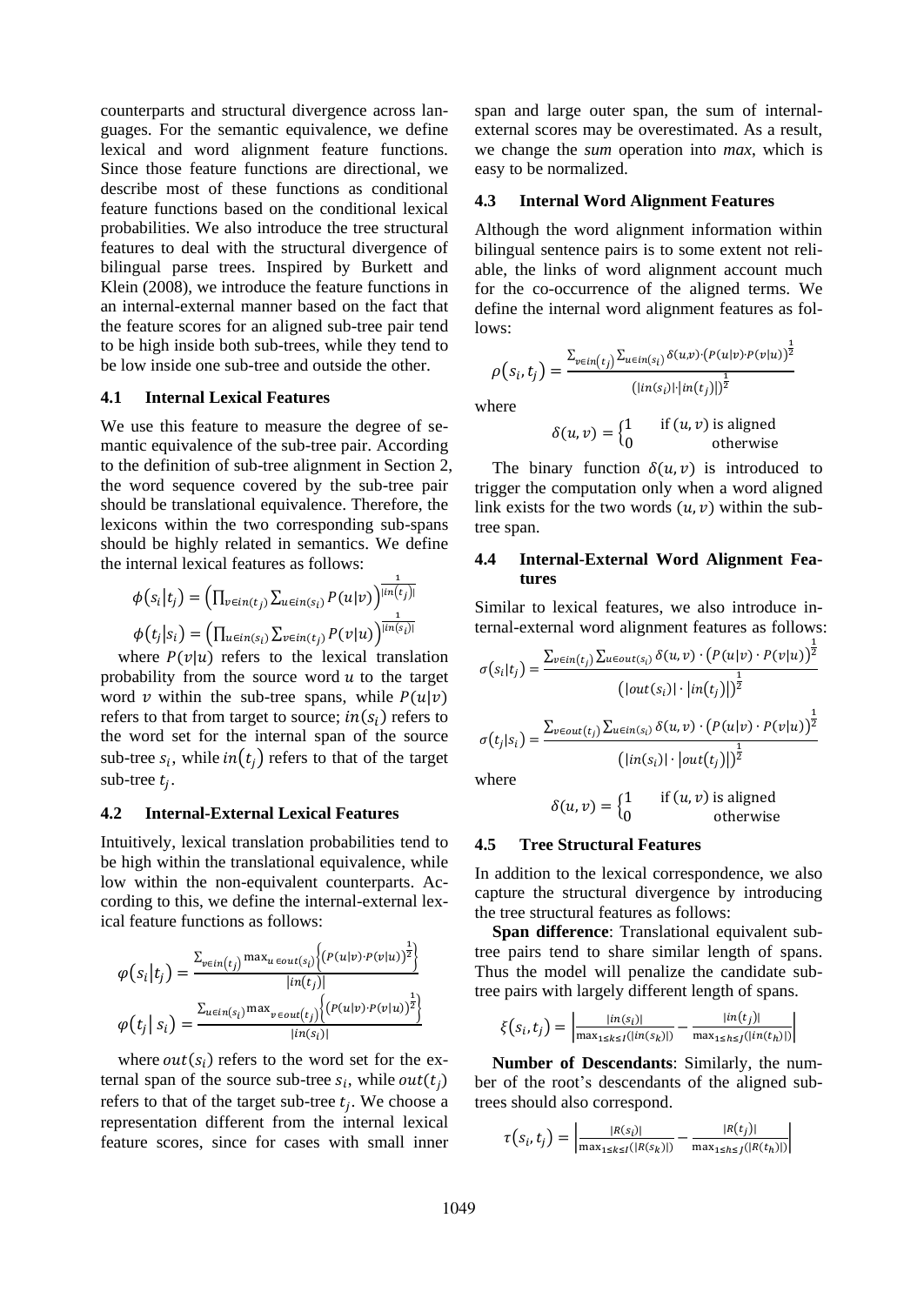where  $R(.)$  refers to the descendant set of the root to an individual sub-tree.

**Tree Depth difference**: Intuitively, translational equivalent sub-tree pairs tend to have similar depth from the root node of the parse tree. We can further allow the model to penalize the candidate sub-tree pairs with different distance from the root node.

|                     | $\vert$ Depth(s <sub>i</sub> ) | $Depth(t_j)$ |
|---------------------|--------------------------------|--------------|
| $\omega(s_i,t_j) =$ | Height(S <sup>I</sup> )        | Height(TJ)   |

### **4.6 Binary Grammatical Features**

In the previous sections, we design some score based feature functions to describe syntactic tree structural similarities, rather than directly using the substructures. This is because for limited annotated tree alignment data, features like tokens and grammar rules are rather sparse. In spite of this, we still have a closed set of grammatical tags which can be covered by a small amount of data. Therefore, we use the combination of root grammar tags of the sub-tree pairs as binary features.

# **5 Training**

We train the sub-tree alignment model in two steps:

Firstly, we learn the various feature functions. On one hand, GIZA++ is offline trained on a large amount of bilingual sentences to compute the lexical and word alignment features. On the other hand, the tree structural features, similar to word and phrase penalty features in phrase based SMT models, are computed online for both training and testing.

Secondly, we train the MaxEnt model in Eq. 1, using the training corpus which consists of the bilingual parse tree pairs with manually annotated sub-tree alignment. We apply the widely used GIS (Generalized Iterative Scaling) algorithm (Darroch and Ratcliff, 1972) to optimize  $\lambda_1^M$ . In practice, we modify Och's implementation YASMET.

Since we consider each sub-tree pair as an individual instance, it is easy to see that the negative samples heavily overwhelm the positive ones. For GIS training, such a skewed distribution easily drives the parameters to facilitate the negative instances. We address this problem by giving more weight to the positive training instances.

### **6 Experiments on Sub-Tree Alignments**

We utilize two different corpora to evaluate the proposed sub-tree alignment method and its capability to plug in the related applications respectively. One is HIT English Chinese parallel tree bank with both tree structure and sub-tree alignment manually annotated. The other is the automatically parsed bilingual tree pairs (allowing minor parsing errors) with manually annotated sub-tree alignment. The latter benefits MT task, since most linguistically motivated syntax SMT systems require a held-out automatic parser to achieve rule induction.

#### **6.1 Data preparation**

For the gold standard corpus based experiment, we use  $HIT<sup>1</sup>$  Chinese-English parallel tree bank, which is collected from English learning text books in China as well as example sentences in dictionaries. It consists of 16131 gold standard parse tree pairs with manually annotated sub-tree alignments. The annotation strictly preserves the semantic equivalence, i.e., it only conducts *sure* links in the internal node level, while ignoring *possible* links adopted in word alignment. In contrast, in the POS level, n-to-n links are allowed in annotation. In order to be consistent with the definition in Section 2, we delete those n-to-n links in POS level. The word segmentation, tokenization and parse-tree in the corpus are manually constructed or checked. The Chinese parse tree in HIT tree bank adopts a different annotation criterion from the Penn TreeBank annotation, which is designed by the HIT research team. The new criterion can better facilitate the description of some rare structural phenomena in Chinese. The English parse tree still uses Penn TreeBank annotation. The statistics of HIT corpus is shown in Table 1.

|                      | Chinese   English |       |  |
|----------------------|-------------------|-------|--|
| # of Sentence pair   | 16131             |       |  |
| Avg. Sentence Length | 13.06             | 13.00 |  |
| Avg. # of sub-tree   | 21.60             | 23.74 |  |
| Avg. # of alignment  | 11 71             |       |  |

Table 1. Statistics for HIT gold standard Tree bank

Since the induction of sub-tree alignment is designed to benefit the machine translation modeling, it is preferable to conduct the sub-tree alignment experiment on the corpus for MT evaluation. However, most syntax based SMT systems use an automatic parser to facilitate training and decoding, which introduces parsing errors. Additionally, the gold standard HIT corpus is not applicable for MT

<sup>&</sup>lt;sup>1</sup> HIT corpus is designed and constructed by HIT mitlab. http://mitlab.hit.edu.cn/index.php/resources.html . We licensed the corpus from them for research usage.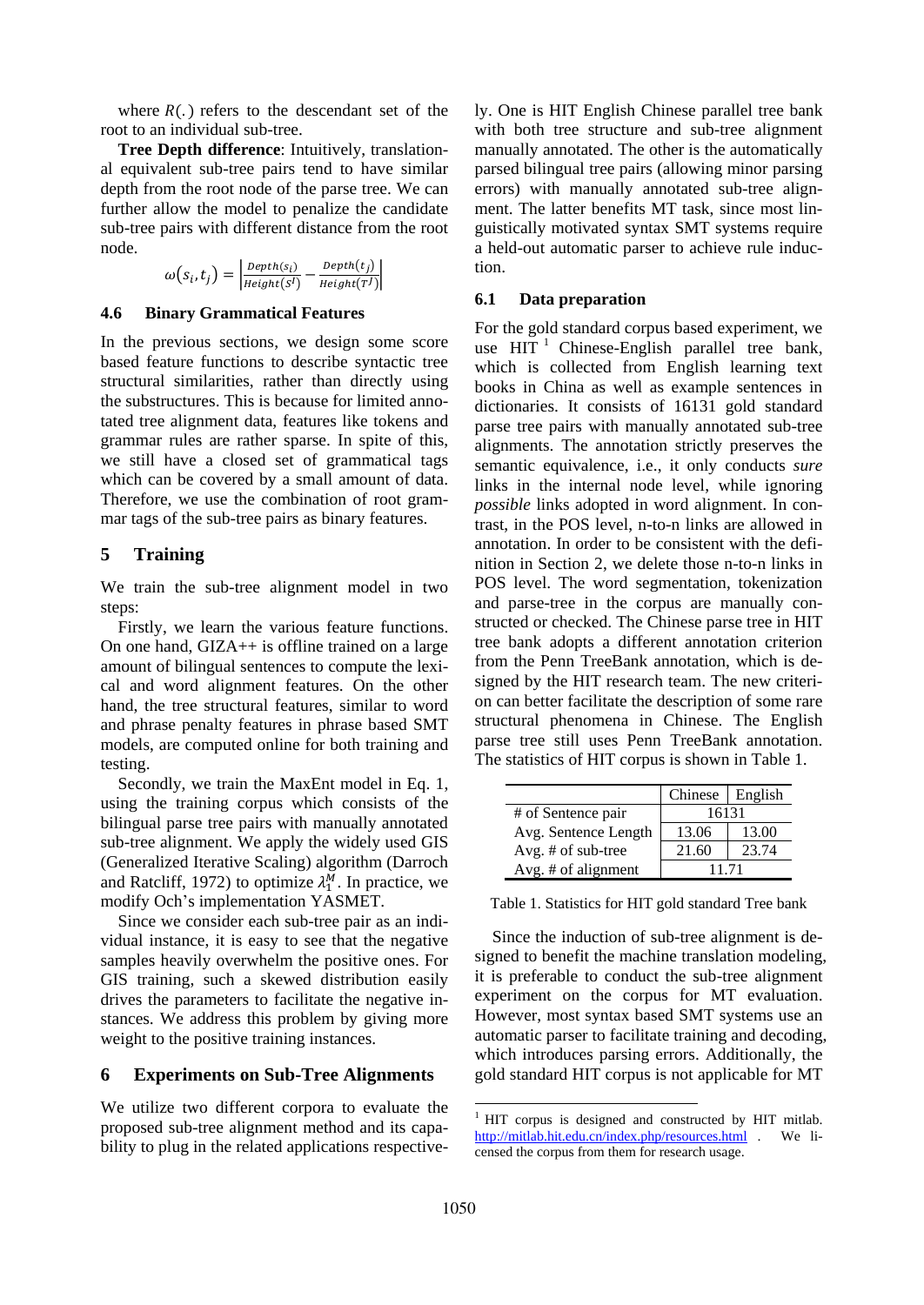experiment due to problems of domain divergence, annotation discrepancy (Chinese parse tree adopts a different grammar from Penn Treebank annotations) and degree of tolerance for parsing errors.

Due to the above issues, we annotate a new data set to apply the sub-tree alignment in machine translation. We randomly select 300 bilingual sentence pairs from the Chinese-English FBIS corpus with the length  $\leq$  30 in both the source and target sides. The selected plain sentence pairs are further parsed by Stanford parser (Klein and Manning, 2003) on both the English and Chinese sides. We manually annotate the sub-tree alignment for the automatically parsed tree pairs according to the definition in Section 2. To be fully consistent with the definition, we strictly preserve the semantic equivalence for the aligned sub-trees to keep a high precision. In other words, we do not conduct any doubtful links. The corpus is further divided into 200 aligned tree pairs for training and 100 for testing. Some initial statistic of the automatically parsed corpus is shown in Table 2.

|       |                      | Chinese | English |
|-------|----------------------|---------|---------|
|       | # of Sentence pair   | 200     |         |
| Train | Avg. Sentence Length | 17      | 20.84   |
|       | Avg. # of sub-tree   | 28.87   | 34.54   |
|       | Avg. # of alignment  | 17.07   |         |
| Test  | # of Sentence pair   | 100     |         |
|       | Avg. Sentence Length | 16.84   | 20.75   |
|       | Avg. # of sub-tree   | 29.18   | 34.1    |
|       | Avg. # of alignment  | 17.75   |         |

Table 2. FBIS selected Corpus Statistics

#### **6.2 Baseline approach**

We implement the work in Tinsley et al. (2007) as our baseline methodology.

Given a tree pair  $\langle S^I, T^J \rangle$ , the baseline approach first takes all the links between the sub-tree pairs as alignment hypotheses, i.e., the Cartesian product of the two sub-tree sets:

 $\{s_1, ..., s_i, ..., s_l\} \times \{t_1, ..., t_i, ..., t_l\}$ 

By using the lexical translation probabilities, each hypothesis is assigned an alignment score. All hypotheses with zero score are pruned out. Then the algorithm iteratively selects the link of the sub-tree pairs with the maximum score as a *sure* link, and blocks all hypotheses that contradict with this link and itself, until no non-blocked hypotheses remain.

The baseline system uses many heuristics in searching the optimal solutions with alternative score functions. Heuristic *skip1* skips the tied hy-

potheses with the same score, until it finds the highest-scoring hypothesis with no competitors of the same score. Heuristic *skip2* deals with the same problem. Initially, it skips over the tied hypotheses. When a hypothesis sub-tree pair  $(s_i)$ , without any competitor of the same score is found, where neither  $s_i$  nor  $t_i$  has been skipped over, the hypothesis is chosen as a *sure* link. Heuristic *span1* postpones the selection of the hypotheses on the POS level. Since the highest-scoring hypotheses tend to appear on the leaf nodes, it may introduce ambiguity when conducting the alignment for a POS node whose child word appears twice in a sentence.

The baseline method proposes two score functions based on the lexical translation probability. They also compute the score function by splitting the tree into the internal and external components.

Tinsley et al. (2007) adopt the lexical translation probabilities dumped by GIZA++ (Och and Ney, 2003) to compute the span based scores for each pair of sub-trees. Although all of their heuristics combinations are re-implemented in our study, we only present the best result among them with the highest Recall and F-value as our baseline, denoted as *skip2\_s1\_span1*<sup>2</sup> .

#### **6.3 Experimental settings**

 To examine the effectiveness of the proposed features, we

 **(1)** learn the word alignment using the combination of the 14k of HIT tree bank and FBIS (240k) corpus for both our approach and the baseline method, and divide the remaining HIT corpus as 1k for training and 1k for testing.

 **(2)** learn the word alignment on the entire FBIS training corpus (240k) for both our approach and the baseline method. We then train and test on FBIS corpus of 200 and 100 respectively as stated in Table 2.

• In our task, annotating large amount of sub-tree alignment corpus is time consuming and more difficult compared with the tasks like sequence labeling. One of the important issues we are concerned about is whether we can achieve an acceptable performance with limited training data. We

 **(3)** adopt the entire FBIS data (240k) to learn the word alignment and various amount of HIT gold standard corpus to train the MaxEnt model. Then we test the alignment performance on the same HIT test set (1k) as (1).

<sup>2</sup> s1 denotes score function 1 in Tinsley et al. (2007)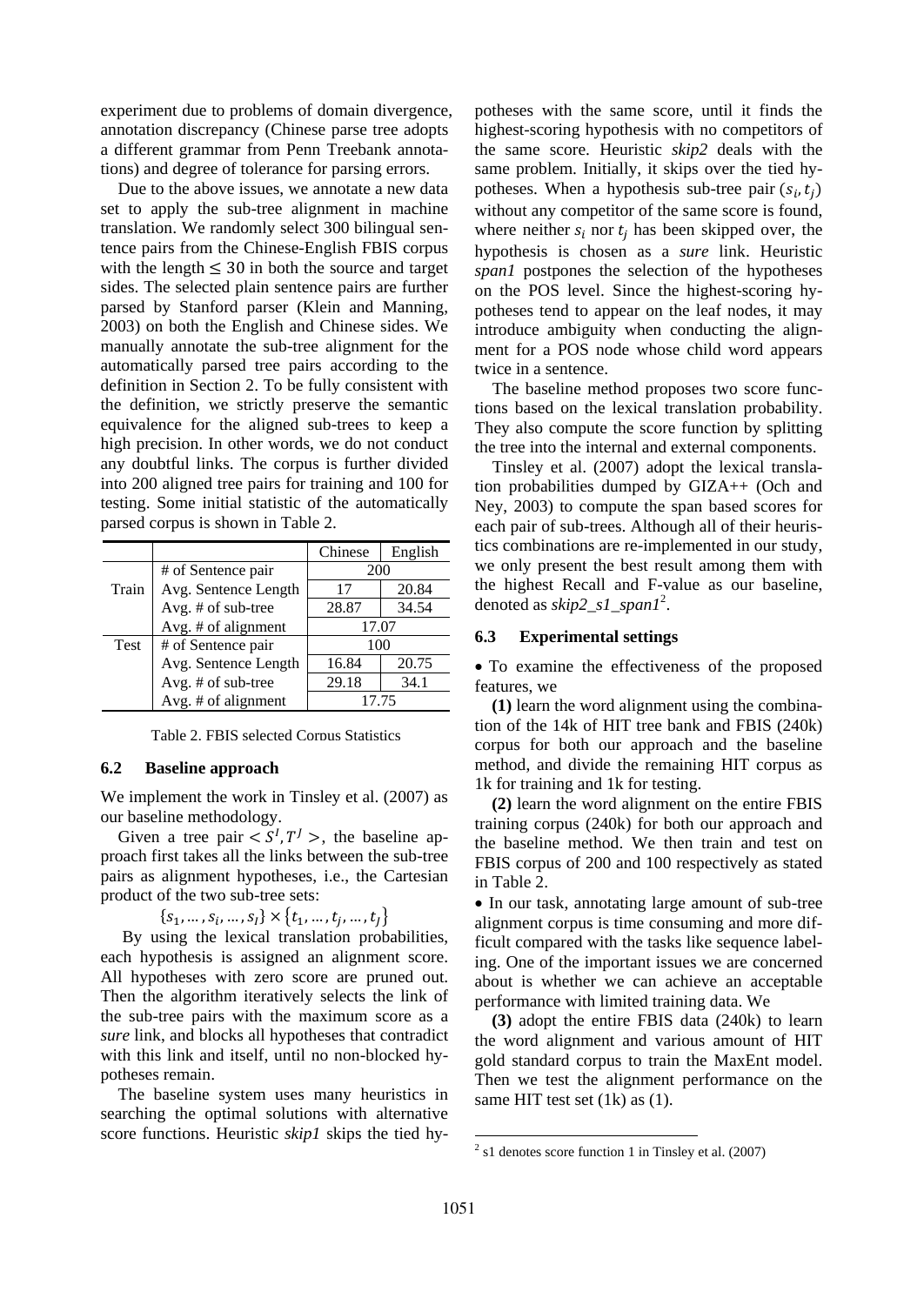| Features                | Precision | Recall | F-value |
|-------------------------|-----------|--------|---------|
| In Lexical              | 50.96     | 48.11  | 49.49   |
| + InOut Lexical         | 55.26     | 53.84  | 54.54   |
| $+$ In word align       | 56.16     | 60.59  | 58.29   |
| $+$ InOut word align    | 55.80     | 62.25  | 58.85   |
| $+$ Tree Structure      | 57.64     | 63.11  | 60.25   |
| + Binary Feature        | 73.14     | 85.11  | 78.67   |
| Baseline [Tinsley 2007] | 64.14     | 66.99  | 65.53   |

| Table 3. Sub-tree alignment of different feature |  |
|--------------------------------------------------|--|
| combination for HIT gold standard test set       |  |

 We further test the robustness of our method under different amount of data to learn the lexical and word alignment feature functions. We gradually change the amount of FBIS corpus to train the word alignment. Then we

 **(4)** use the same training (1k) and testing data  $(1k)$  with  $(1)$ ;

 **(5)** use FBIS corpus 200 to train MaxEnt model and 100 for testing similar to (2).

### **6.4 Experimental results**

We use Precision, Recall and F-score to measure the alignment performance and obtain the results as follows:

 In Table 3 and 4 for **Exp (1)** and **(2)** respectively, we show that by incrementally adding new features in a certain order, the F-value consistently increases and both outperform the baseline method. From both tables, we find that the **Binary features**, with the combination of root grammar tags of the sub-tree pairs, significantly improve the alignment performance. We also try the different combinations of the parent, child or even siblings to the root nodes. However, all these derivative configurations decrease the performance. We attribute the ineffectiveness to data sparseness. Further exploration suggests that the binary feature in HIT gold standard corpus exhibits a substantially larger improvement against other features than FBIS corpus (Table 3 against Table 4). The reason could be that the grammar tags in the gold standard corpus are accurate, while FBIS corpus suffers from parsing errors. Apart from that, the lexical/word-alignment features in Table 3 do not perform well, since the word alignment is trained mainly on the cross domain FBIS corpus. This is also an important reason why there is a large gap in performance between Table 3 and 4, where the automatic parsed FBIS corpus performs better than HIT gold standard tree bank in all configurations as well as the baseline.

| Features                | Precision | Recall | F-value |
|-------------------------|-----------|--------|---------|
| In Lexical              | 63.53     | 54.87  | 58.88   |
| + InOut Lexical         | 66.00     | 63.66  | 64.81   |
| $+$ In word align       | 70.89     | 75.88  | 73.30   |
| + InOut word align      | 72.05     | 80.16  | 75.89   |
| $+$ Tree Structure      | 72.03     | 80.95  | 76.23   |
| + Binary Feature        | 76.08     | 85.29  | 80.42   |
| Baseline [Tinsley 2007] | 70.48     | 78.70  | 74.36   |

Table 4. Sub-tree alignment of different feature combination for FBIS test set

• In Fig. 2(a) for **Exp** (3), we examine performance under different amount of training data from 1k to 15k. The results change very little with over the amount of 1k. Even with only 0.25k training data, we are able to gain a result close to the best performance. This suggests that by utilizing only a small amount of sub-tree aligned corpus, we can still achieve a satisfactory alignment result. The benefits come from the usage of the score based feature functions by avoiding using substructures as binary features, which suffers from the data sparseness problem.

 $\bullet$  In Fig. 2(b-e) for **Exp** (4&5), we find that increasing the amount of corpus to train GIZA++ does not improve much for the proposed method on both HIT gold standard corpus (Fig. 2: b, c) and the automatic parsed data (Fig. 2: d, e). This is due to the various kinds of features utilized by the MaxEnt model, which does not bet on the lexical and word alignment feature too much. As for the baseline method, we can only detect a relatively large improvement in the initial increment of corpus, while later additions do not help. This result suggests that the baseline method is relatively less extensible since it works completely on the lexical similarities which can be only learned from the word alignment corpus.

# **7 Experiments on Machine Translation**

In addition to the alignment evaluation, we conduct MT evaluation as well. We explore the effectiveness of sub-tree alignment for both phrase and linguistically motivated syntax based systems.

#### **7.1 Experimental configuration**

In the experiments, we train the translation model on FBIS corpus (7.2M (Chinese) + 9.2M (English) words in 240,000 sentence pairs) and train a 4 gram language model on the Xinhua portion of the English Gigaword corpus (181M words) using the SRILM Toolkits (Stolcke, 2002). We use these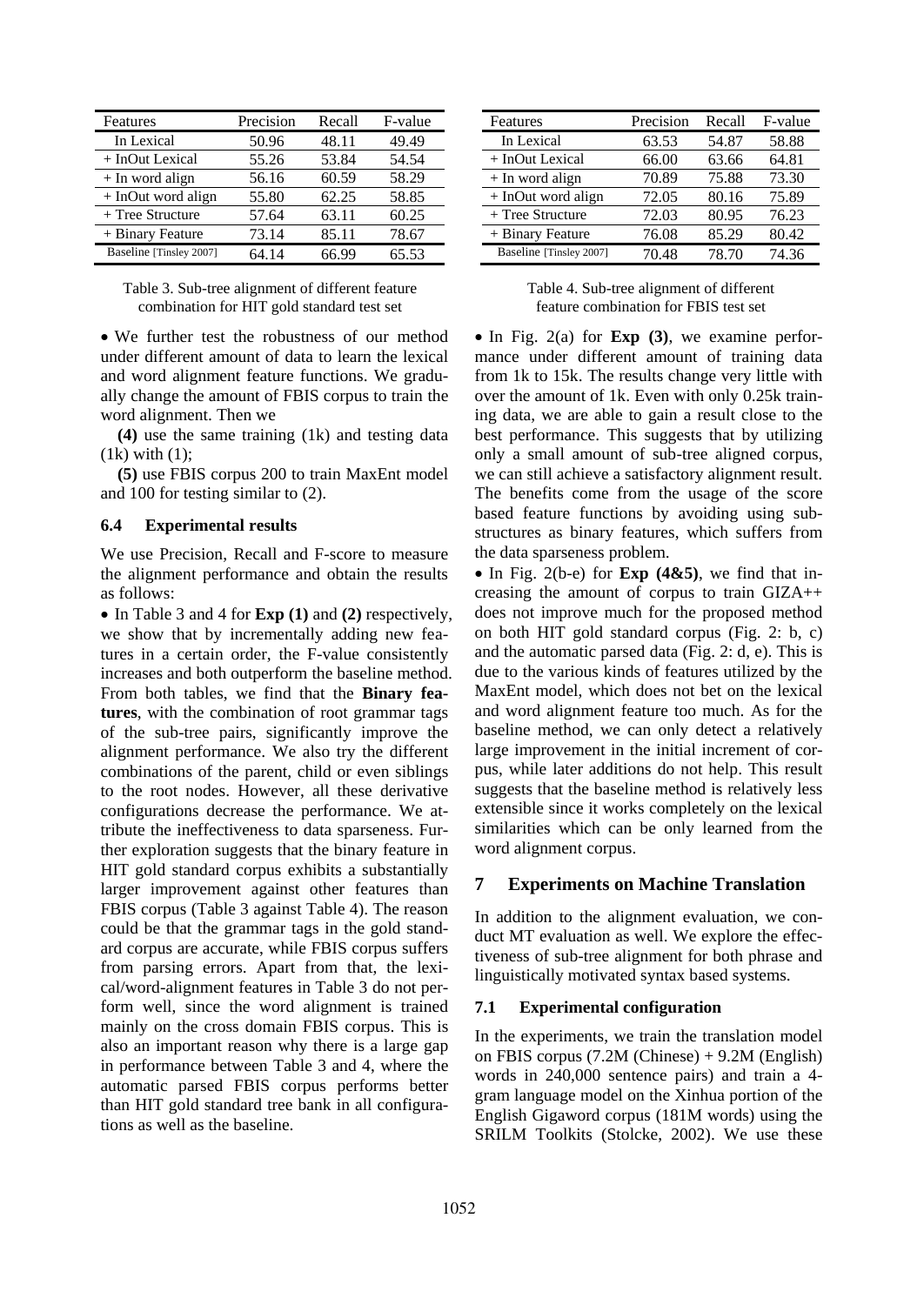

Figure 2: a. Precision/Recall/F-score for various amount of training data (k). b~e. Various amount of data to train word alignment b. Precision/Recall for HIT test set. c. F-score for HIT test set. d. Precision/Recall for FBIS test set. e. F-score for FBIS test set.

sentences with less than 50 characters from the NIST MT-2002 test set as the development set (to speed up tuning for syntax based system) and the NIST MT-2005 test set as our test set. We use the Stanford parser (Klein and Manning, 2003) to parse bilingual sentences on the training set and Chinese sentences on the development and test set. The evaluation metric is case-sensitive BLEU-4.

For the phrase based system, we use Moses (Koehn et al, 2007) with its default settings. For the syntax based system, since sub-tree alignment can directly benefit Tree-2-Tree based systems, we apply the sub-tree alignment in an SMT system based on Synchronous Tree Substitution Grammar (STSG) (Zhang et al., 2007). The STSG based decoder uses a pair of *elementary tree* as a basic translation unit. Recent research on tree based systems shows that relaxing the restriction from tree structure to tree sequence structure (Synchronous Tree Sequence Substitution Grammar: STSSG) significantly improves the translation performance (Zhang et al., 2008). We implement the STSG/STSSG based model in Pisces decoder with the same features and settings in Sun et al. (2009). The STSSG based decoder translates each span iteratively in a bottom up manner which guarantees that when translating a source span, any of its sub-spans has already been translated. The STSG

based experiment can be easily achieved by restricting the translation rule set in the STSSG decoder to be elementary tree pairs only.

For the alignment setting of the baselines, we use the word alignment trained on the entire FBIS(240k) corpus by GIZA++ with heuristic grow-diag-final for Moses and the syntax systems and perform rule extraction constrained on the word alignment. As for the experiments adopting sub-tree alignment, we use the above word alignment to learn lexical/word alignment features, and train the sub-tree alignment model with FBIS training data (200).

# **7.2 Experimental results**

Utilizing the syntactic rules only has been argued to be ineffective (Koehn et al., 2003). Therefore, instead of using the sub-tree aligned rules only, we try to improve the word alignment constrained rule set by sub-tree alignment as shown in Table 5.

Firstly, we try to *Directly Concatenate* (DirC) the sub-tree alignment constraint rule set $3$  to the original syntax/phrase rule set based on word alignment. Then we re-train the MT model based

<sup>&</sup>lt;sup>3</sup> For syntax based system, it's just the sub-tree pairs deducted from the sub-tree alignment; for phrase based system, it's the phrases with context equivalent to the aligned sub-tree pairs.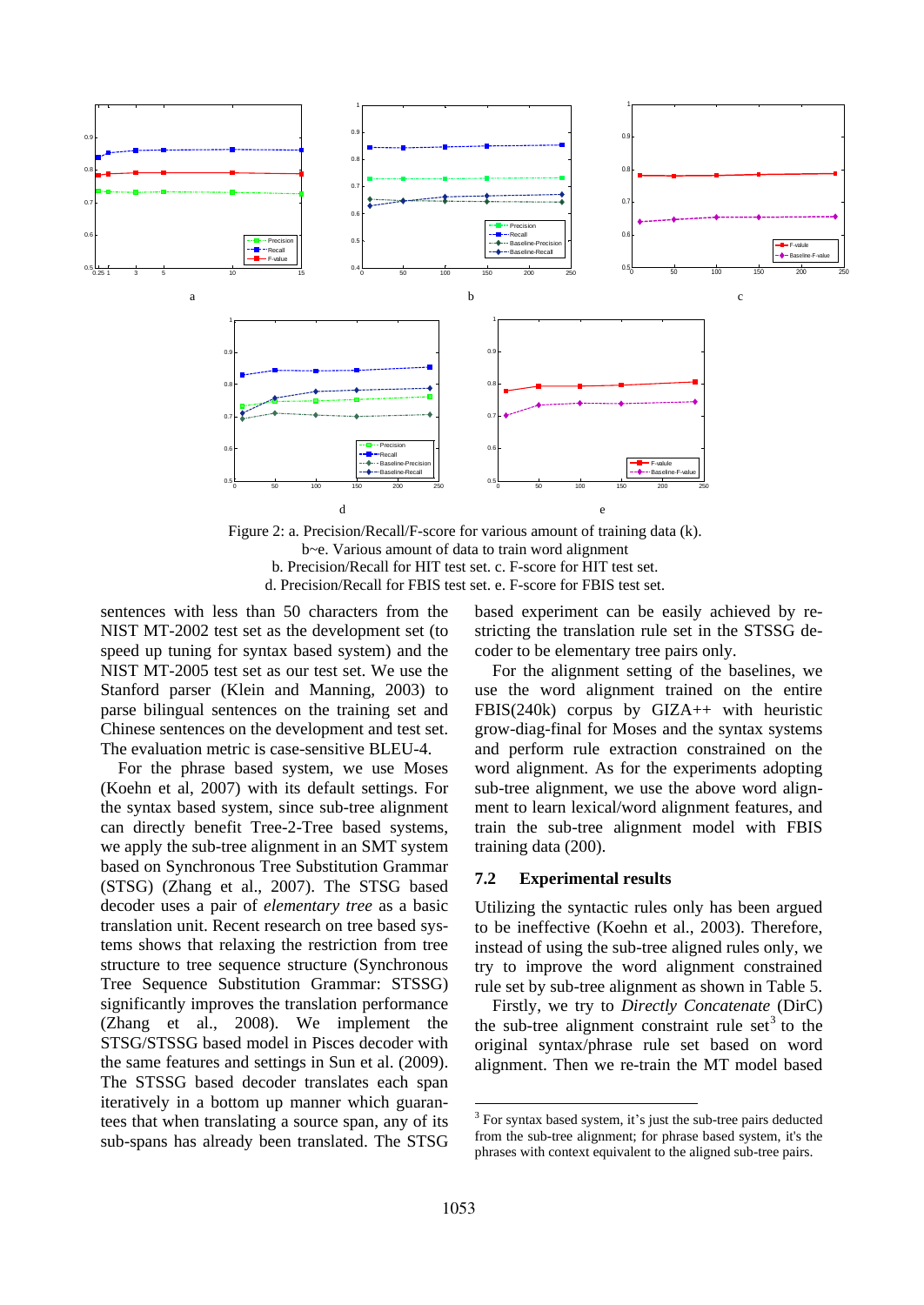

Figure 3: Comparison between Sub-tree alignment results and Word alignment results

on the obtained rule set. Tinsley et al. (2009) attempts different duplication of sub-tree alignment constraint rule set to append to the original phrase rule set and reports positive results. However, as shown in Table 5, we only achieve very minor improvement (in STSSG based model the score even drops) by direct introducing the new rules.

Secondly, we propose a new approach to utilize sub-tree alignment by modifying the rule extraction process. We allow the bilingual phrases which are consistent with *Either W*ord alignment *or S*ubtree alignment (EWoS) instead of to be consistent with word alignment only. The results in Table 5 show that EWoS achieves consistently better performance than the baseline and DirC method. We also find that sub-tree alignment benefits the STSSG based model less compared with other systems. This is probably due to the fact that the STSSG based system relies much on the tree sequence rules.

To benefit intuitive understanding, we provide two alignment snippets in the MT training corpus in Fig. 3, where the red lines across the nonterminal nodes are the sub-tree aligned links conducted by our model, while the purple lines across the terminal nodes are the word alignment links trained by GIZA++. In the first example, the word *Israel* is wrongly aligned to two "以色列"s by GIZA++, where the wrong link is denoted by the dash line. This is common, since in a compound sentence in English, the entities appeared more than once are often replaced by pronouns at its later appearances. Therefore, the syntactic rules constraint by  $NR^1$ -NNP<sup>1</sup>, IP<sup>2</sup>-VP<sup>2</sup> and PP<sup>3</sup>-VP<sup>3</sup> respectively cannot be extracted for syntax systems; while for phrase systems, context around the first "以色列" cannot be fully explored. In the

| System       | Rules        | <b>BLEU</b> |
|--------------|--------------|-------------|
| <b>Moses</b> | $BP*$        | 23.86       |
|              | DirC         | 24.12       |
|              | EWoS         | 24.45       |
| Syntax       | STSG         | 24.71       |
| <b>STSG</b>  | DirC         | 24.91       |
|              | EWoS         | 25.21       |
| Syntax       | <b>STSSG</b> | 25.92       |
| <b>STSSG</b> | DirC         | 25.88       |
|              | EWoS         | 26.12       |

| Table 5. MT evaluation on various systems         |
|---------------------------------------------------|
| BP* denotes bilingual phrases.                    |
| BP, STSG, STSSG are baseline rule sets using word |
| alignment to constrain rule extraction.           |

second example, the empty word " $\overrightarrow{J}$ " is wrongly aligned, which usually occurs in Chinese-English word alignment. As shown in Fig. 3, both cases can be resolved by sub-tree alignment conducted by our model, indicating that sub-tree alignment is a decent supplement to the word alignment rule set.

# **8 Conclusion**

In this paper, we propose a framework for bilingual sub-tree alignment using Maximum Entropy model. We explore various lexical and structural features to improve the alignment performance. We also manually annotated the automatic parsed tree pairs for both alignment evaluation and MT experiment. Experimental results show that our alignment framework significantly outperforms the baseline method and the proposed features are very effective to capture the bilingual structural similarity. Additionally, we find that our approach can perform well using only a small amount of sub-tree aligned training corpus. Further experiment shows that our approach benefits both phrase and syntax based MT systems.